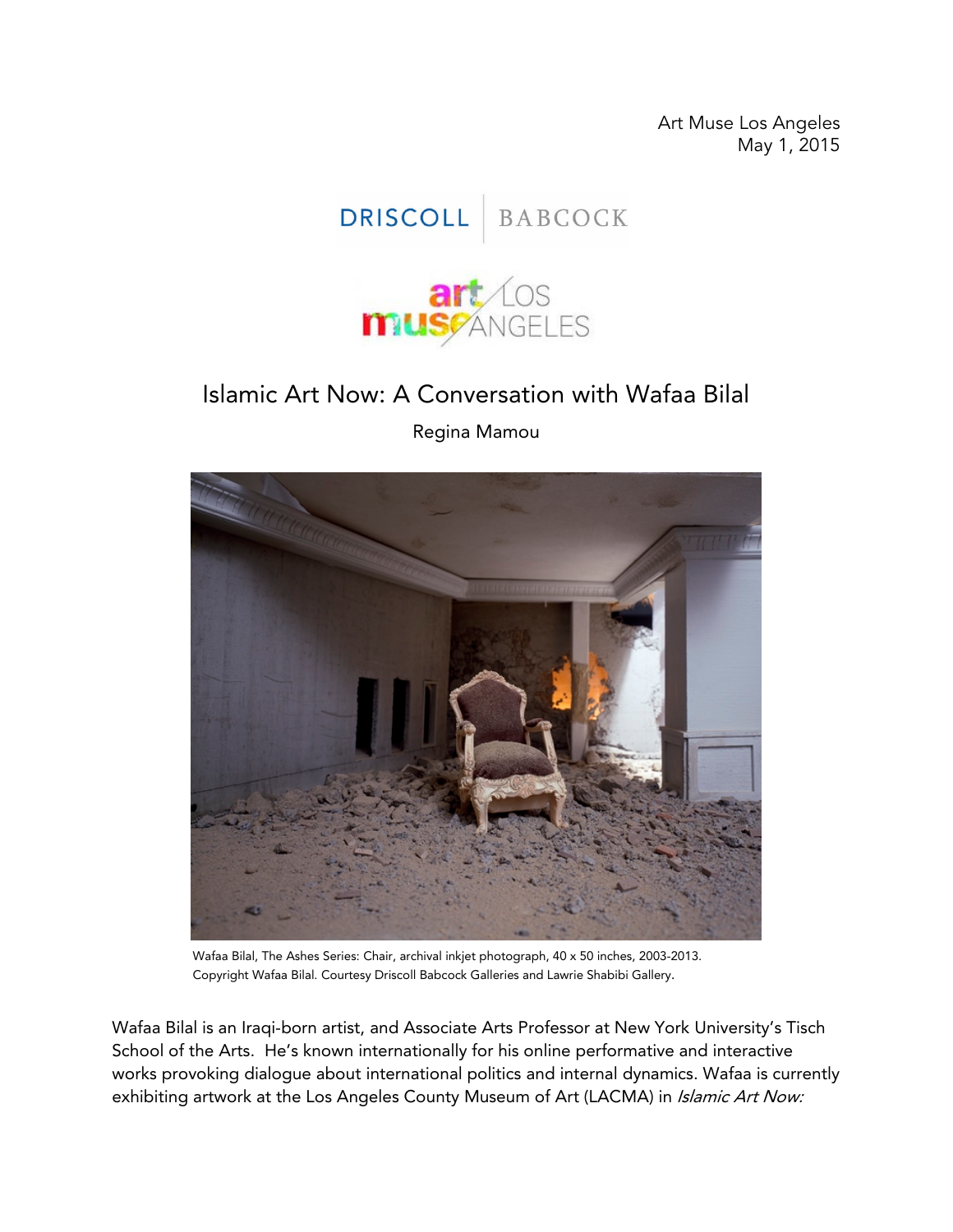Contemporary Art of the Middle East, which is an ongoing exhibition that commenced on February 1, 2015. Islamic Art Now "marks the first major installation of LACMA's collection of contemporary art of the Middle East." Wafaa and I met at the School of the Art Institute of Chicago in the Department of Photography in 2005. We recently caught up via email to discuss his work, the LACMA exhibition, his recent show at Driscoll Babcock Galleries, New York, and the Venice Biennale 2015.

Regina Mamou: In LACMA's *Islamic Art Now: Contemporary Art of the Middle East*, your work from The Ashes Series (2003–2013) is currently on view. The series utilizes smallscale models of destruction as a method of speaking to the literal and metaphorical toll that war takes on infrastructure and architecture, culture and the soul. This concept, or the effect of war, is present in many of your works, including *Domestic Tension* (2007), Virtual Jihadi (2008), and ...and Counting (2010). Can you speak directly about how The Ashes Series was conceived and the process of creating it concurrently with your other projects?

Wafaa Bilal: The Ashes Series was composed over the course of ten years beginning in 2003. I had been collecting media images of the Iraq War and realized that the sheer quantity and magnitude of these images created a growing immunity to their power. I began to consider how I could slow down the viewer, allow them to inhabit and immerse themselves into the settings of destruction and re-sensitize them with its entrenched power of loss. So I decided to rebuild the photographs in miniature reconstructions. The sets were compiled, scattered with 21 grams of human ashes, and then re-photographed. Each image was produced through a meditative process with the motive of ensnaring viewers into an encounter with the image, in which they could dwell psychologically in its atmosphere of loss. The process also allowed me to mentally connect with my homeland, allowing me to confront my sense of distance and displacement from the war.

At the time, I also worked on *Domestic Tension, Virtual Jihadi* and ...and Counting, among others. These performances were immensely demanding—exacting a severe physical and emotional toll. The Ashes Series served as a shelter from the intensity of these projects, creating a meditative and tactile space in which I could endure the strain of projects like Domestic Tension and 3rdi.

## RM: In *Islamic Art Now*, the exhibition curator Linda Komaroff discusses the importance of highlighting contemporary Islamic art and its relationship to historical Islamic art through the LACMA exhibition. Can you discuss a few threads of historical Islamic art that are present in contemporary Islamic art now?

WB: The show title presents an interesting conundrum—we cannot interpret the title literally because there is no such thing as contemporary Islamic artwork. However, Islamic Art Now recontextualizes the artwork as a reflection of the Islamic world, representing a shift of evolving states in what constitutes the contemporary Islamic world. In answer, the show offers a strong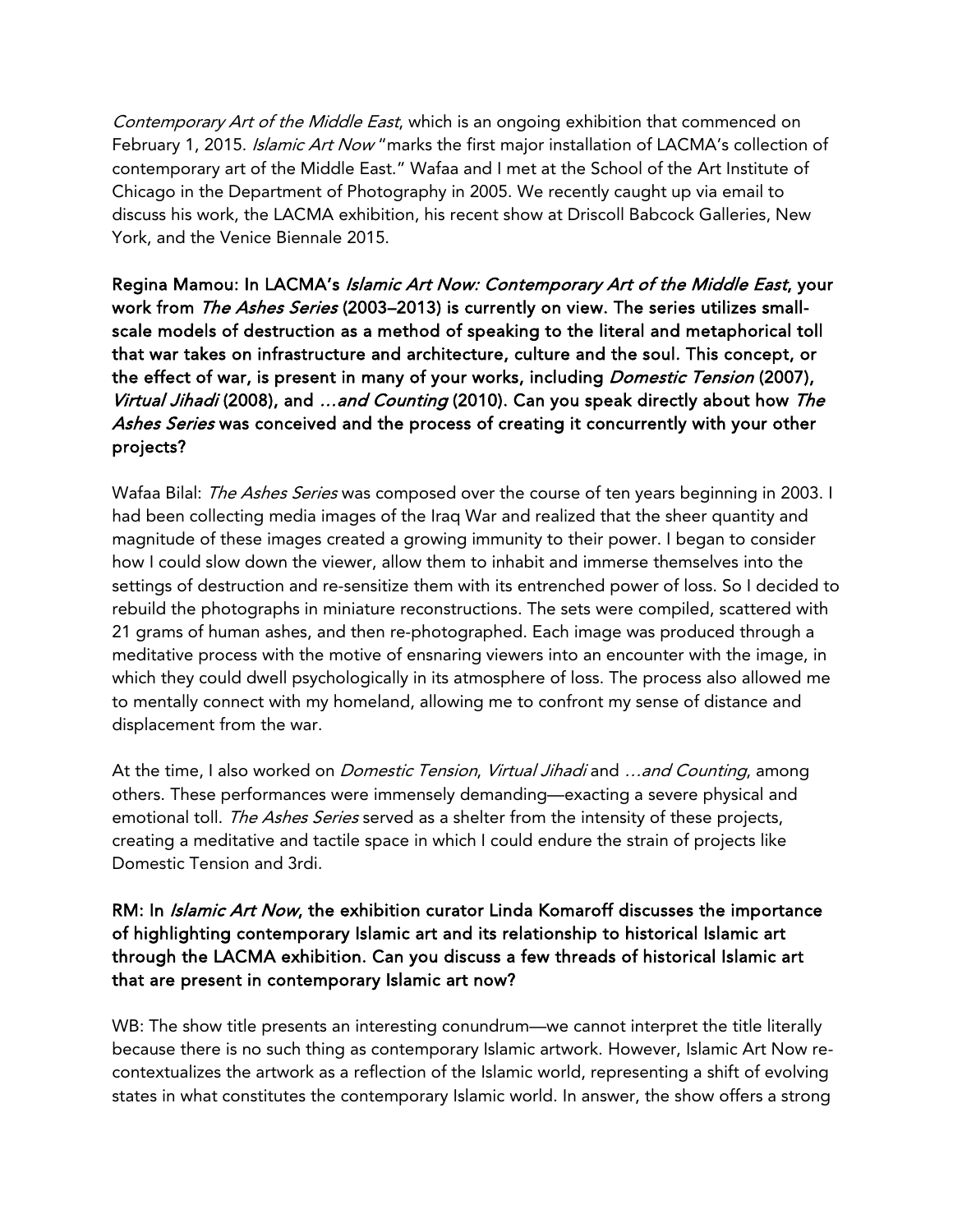representation of female artists as well as depictions of powerful women. Many of the artists who live in the region encode their work with a duality of influences that allows it to exist without censure—referencing historical Islam while also combining Western influences. These threads of commonality arise from necessity and commentary—the artists do not enjoy the privilege of free expression.

## RM: On that same note, what are the main themes that you are seeing in contemporary Middle Eastern art right now?

WB: Political and social issues remain the dominant concerns of Middle Eastern artists, who are also increasingly adapting Western approaches to their aesthetic practices. This is due in part to a dramatic rise in cross-cultural dialogue between Middle Eastern and Western cultures, fostered by growing Internet access and other platforms. Many contemporary Middle Eastern artists are also choosing to live outside of the Middle East, facilitating more opportunities for artists to mediate their work through a hybrid of transcultural strategies. These artists navigate a terrain of censorship and persecution in their home countries, further cementing a shift towards Middle Eastern artists who engage with Western strategies for a Western audience. Such strategies focus on filtering the pain of their subject matter through an aesthetic or playful veneer, allowing audiences de-sensitized by the mediated banality of disaster to access the work.



Wafaa Bilal, Virtual Jihadi, video game, 2008. Copyright Wafaa Bilal. Courtesy Driscoll Babcock Galleries.

RM: The category of Islamic art is a broad one, especially in a contemporary context, when including the regions of the Middle East and North Africa. What are the best ways or successful strategies to approach this categorization of artwork?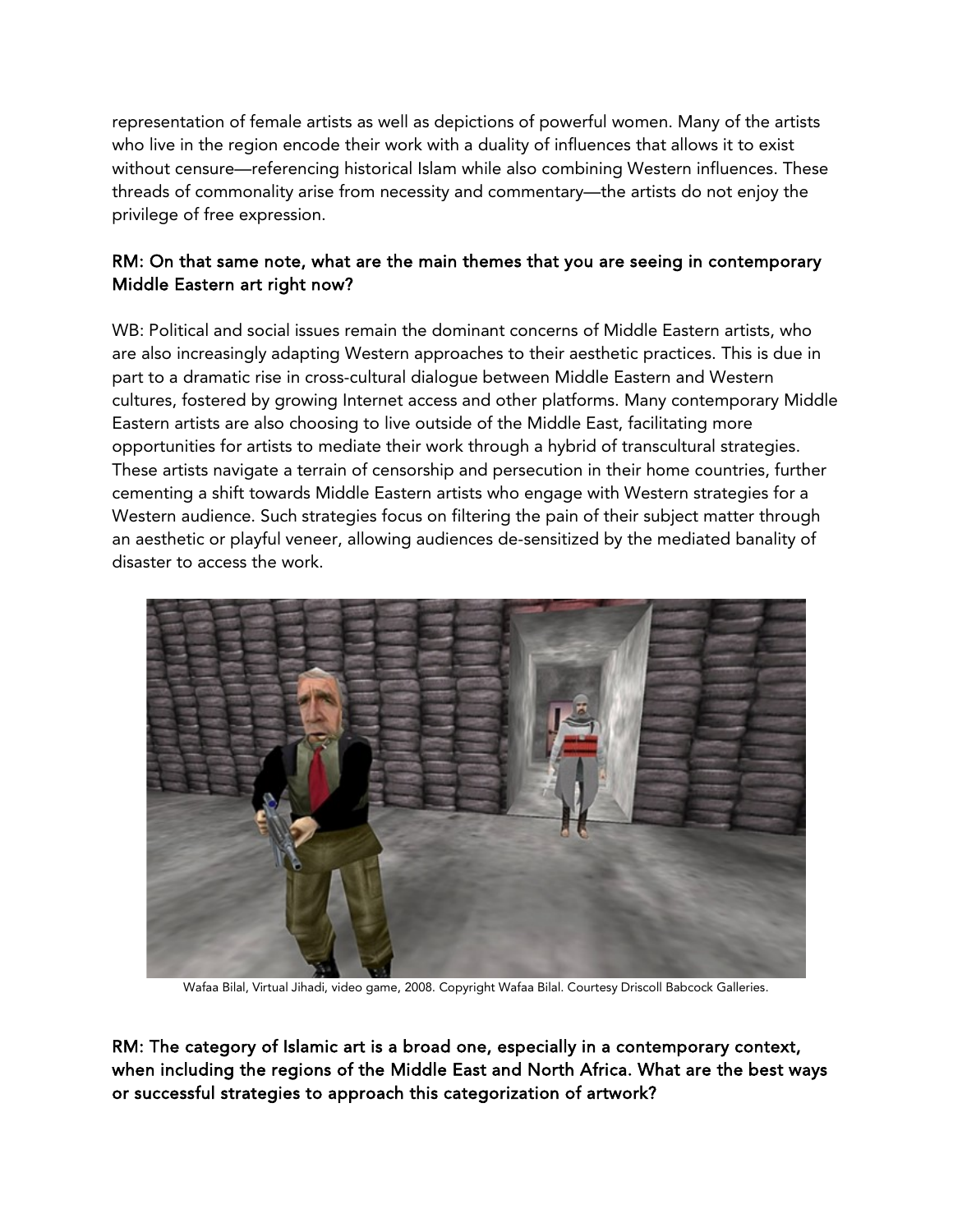WB: In approaching Islamic art, we can assume that such a category necessarily indicates art in the regions where an Islamic empire once existed, stretching from Central Asia to Spain. If we examine these locations geographically before the expansion of Islam, they were each culturally distinct from one another. We can then derive Islam's influence on art in these regions as a strong unifying aesthetic that today is merged with contemporary influences and concerns.

RM: In a few instances, you have exhibited the same work in both the United States and the Middle East. For example, I am thinking specifically of *Virtual Jihadi*, which was shown at both the Rensselaer Polytechnic Institute in Troy, New York, and the Beirut Art Center in Beirut, Lebanon. How have public reactions to the works varied based on the exhibitions' locations?

WB: Virtual Jihadi was based on an Al Qaeda hack of an American video game titled Quest for Saddam. In Al Qaeda's version, Quest for Saddam is transformed into The Night of Bush Capturing, with Saddam Hussein re-skinned as President George W. Bush. In an aesthetic intervention into The Night of Bush Capturing, I interpolate myself as a suicide bomber, recruited to further Al Qaeda's objectives after learning of the death of my brother.

Virtual Jihadi was intended to emphasize the vulnerability of Iraqis to recruitment by violent groups. It was made for a primarily U.S. audience, in order to expose crass stereotypes of Arab culture and the harmful nature of such reductive narratives. My hope was to engage audiences in a dialogue on the intricacies of the conflict in Iraq.

The reaction at RPI in upstate New York was severe, condemning Virtual Jihadi for its political narrative. Its critique focused on the politics of the game rather than the intentions of the artwork. When Virtual Jihadi was shown in Germany, France, Lebanon and the U.K., people were more interested in seeing the game and interacting with it. It did not generate the strong political controversy as it had in the U.S. Instead, people responded to its aesthetic, celebrating the power of aesthetic acts.

RM: You recently presented new work in a solo exhibition entitled Lovely Pink, which ran from February 26, 2015, to April 25, 2015, at Driscoll Babcock Galleries in New York, New York. Lovely Pink featured scaled-down models of well-known ancient icons that are covered with materials like black enamel paint and pink sparkly nail polish. In many ways, the work is a destabilization of this iconography, which has been canonized in art history by the Western world. Much like *The Ashes Series, Lovely Pink* emphasizes a kind of defacement and destruction that is witnessed in war. How has moving between media and time periods (i.e., from present-day destruction to historical destruction) allowed you to tackle these concepts in different ways using unique strategies?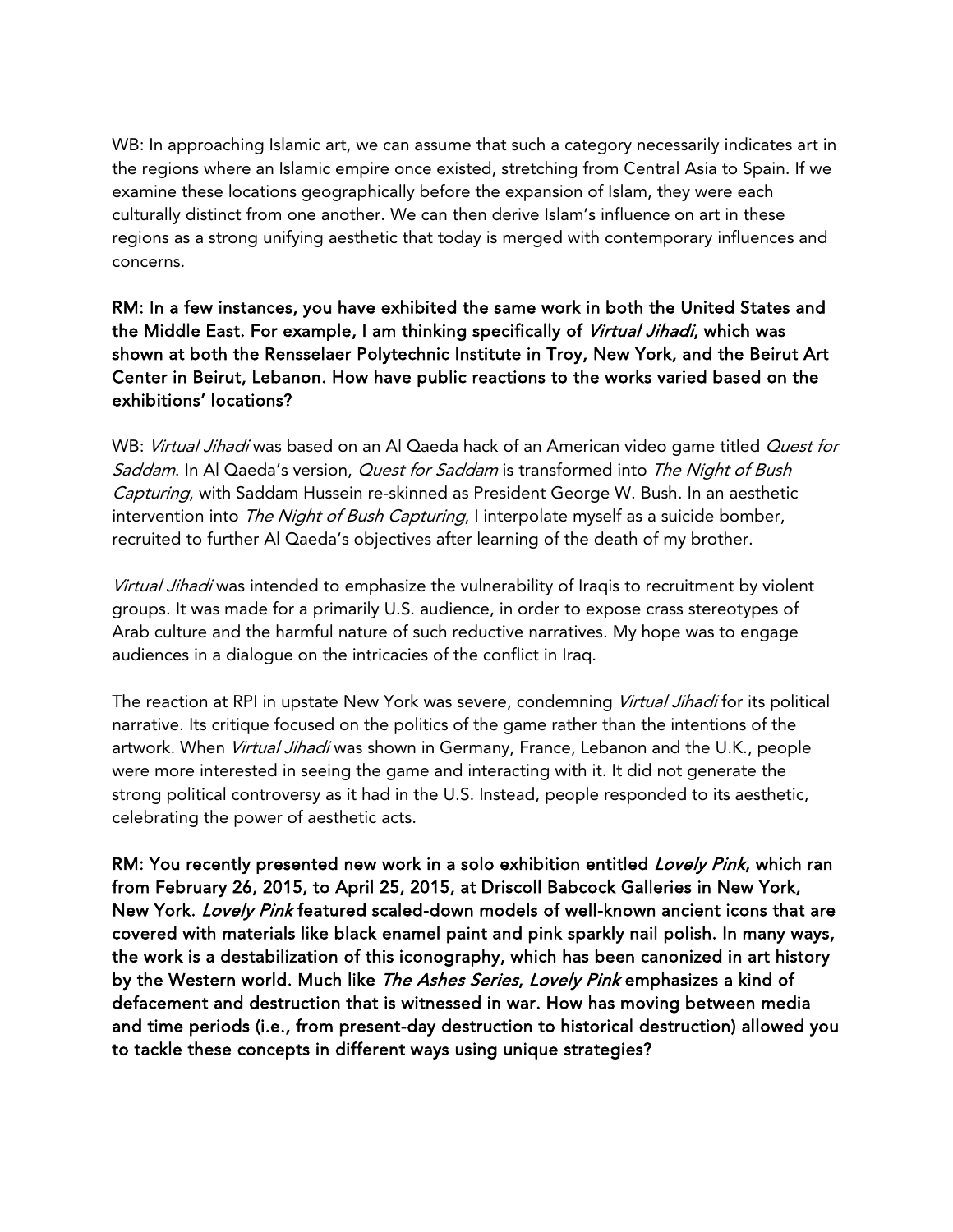

Wafaa Bilal, Lovely Pink: Ares, God of War, cold cast resin, enamel paint, shrink-wrap, fabric, latex and crude oil, 12.5 x 6 x 5.5 inches, 2014. Copyright Wafaa Bilal. Courtesy Driscoll Babcock Galleries.

WB: Lovely Pink was crafted in direct response to ISIS's destruction of cultural heritage in Syria and Iraq, produced while the destruction was (and continues to be) ongoing. The project appropriated Western art historical iconography as a filter for the concept of Iraq, which was then altered with petroleum-based materials—a reference to the oil that fuels ongoing conflict. The result is an object that does not appear defaced or destroyed, but aesthetically pleasing. Such a contrast between the intended action and its received perception suggests the duality of cultural destruction and pleasure.

In contrast, The Ashes Series invokes a very different type of destruction, albeit affected by external, Western powers. Both concern the loss of cultural heritage in Iraq; both losses are driven by a stronger force imposing its cultural values on the weaker.

When considering a project, it is important that the project's concerns determine the medium and materials used. In Lovely Pink, the destruction of iconography by ISIS determined my use of Western counterparts in art historical statues and vaulted sculptural objects of the ancient Western world. On

the other hand, The Ashes Series was a meditation on the compromised power of mediated images to convey loss, indicating that the project would require an unfolding of layers of photographic meaning, which determined the process in which images unfold into three dimensional sets, and collapse back into a flat photographic plane.

RM: It was just announced that you will be presenting work this year in the Iranian Pavilion at the 56th Venice Biennale. Congratulations! Can you share information about your work *Canto III* (2015), which will be included in "The Great Game: Iran, India, Pakistan, Afghanistan, Kurdistan, Iraq, Central-Asian Republics: Art, artists, and culture from the heart of the world"?

WB: Thank you! *Canto III* is inspired by an homage that members of the Ba'ath party in Iraq planned in honor of Saddam Hussein at the height of his power—propelling a golden statue in his likeness into space to orbit Earth for all eternity. In the first stage of *Canto III*, I fabricated a large golden bust of Saddam crowned with the Dome of the Rock, alongside a series of home décor items in winterstone. The home décor items feature Saddam as a candlestick holder,